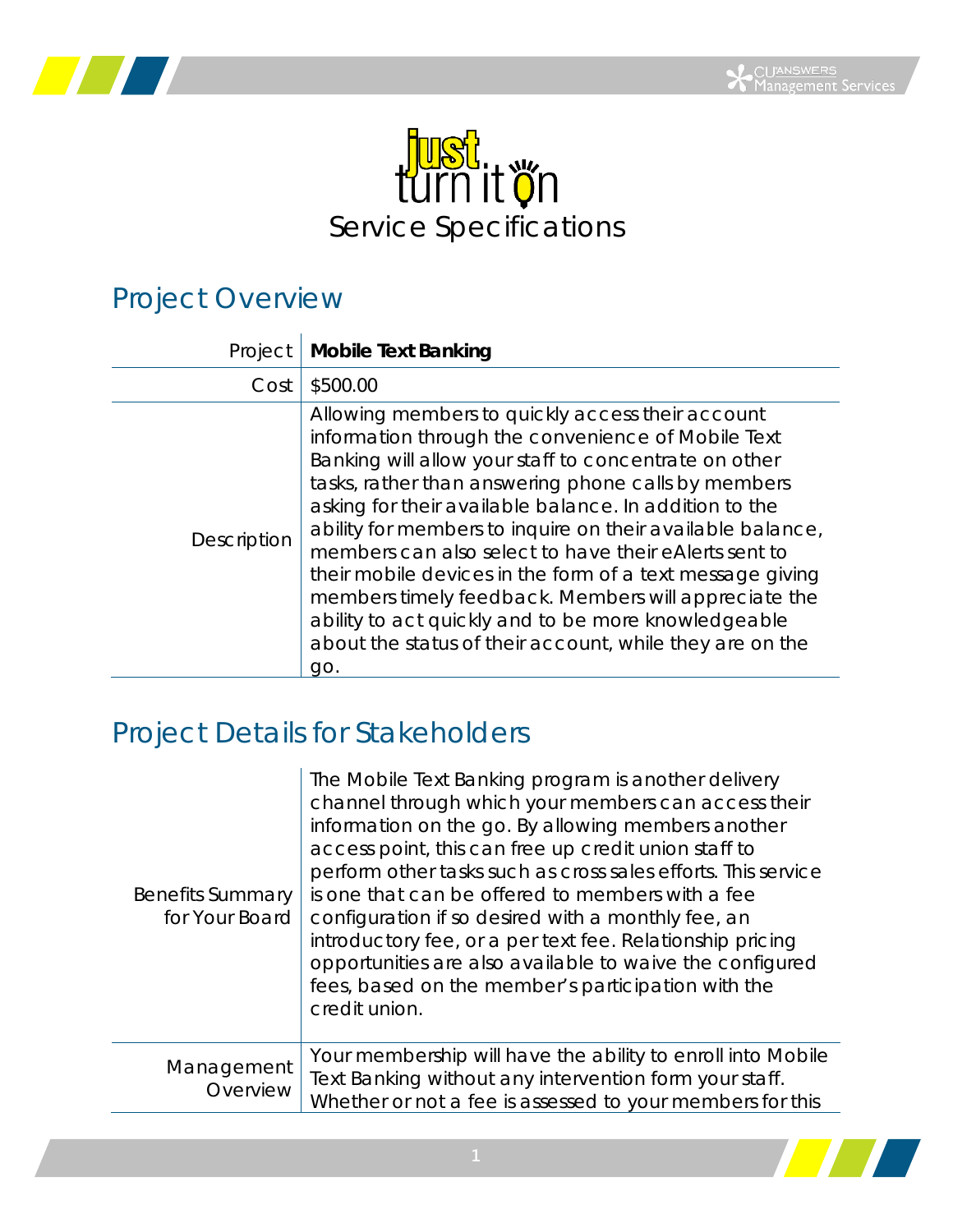

service is completely up to the management team of the credit union. CU\*Answers charges \$0.0325 for each outgoing text, and incoming texts are free (charges for these two services will first appear on the November 2013 statement for October Activity). Promoting another access point for balance inquiries, and eAlert communication allows members who may not have smart phones to be in touch with their accounts at any given time. We have seen members with smart phones also enroll into the service, because they can quickly be notified of any activity without having to login to the mobile web version of It's Me 247.

If a member were to be standing at their grocery store, and wants to inquire on their available balance for their weekly groceries, they can simply use Mobile Text Banking to get their available balance. CU\*Answers has many available marketing/informational material that can be used by your staff to help promote the available service.

A member must first enroll their device to be made available for Mobile Text Banking through It's Me 247 to ensure that only configured devices can use the service to get balances and eAlerts. Text messages will never contain confidential information about a member or their accounts, and full account numbers are never sent. The initial verification step during the enrolment process, will be utilized to verify that a member configured their device correctly.

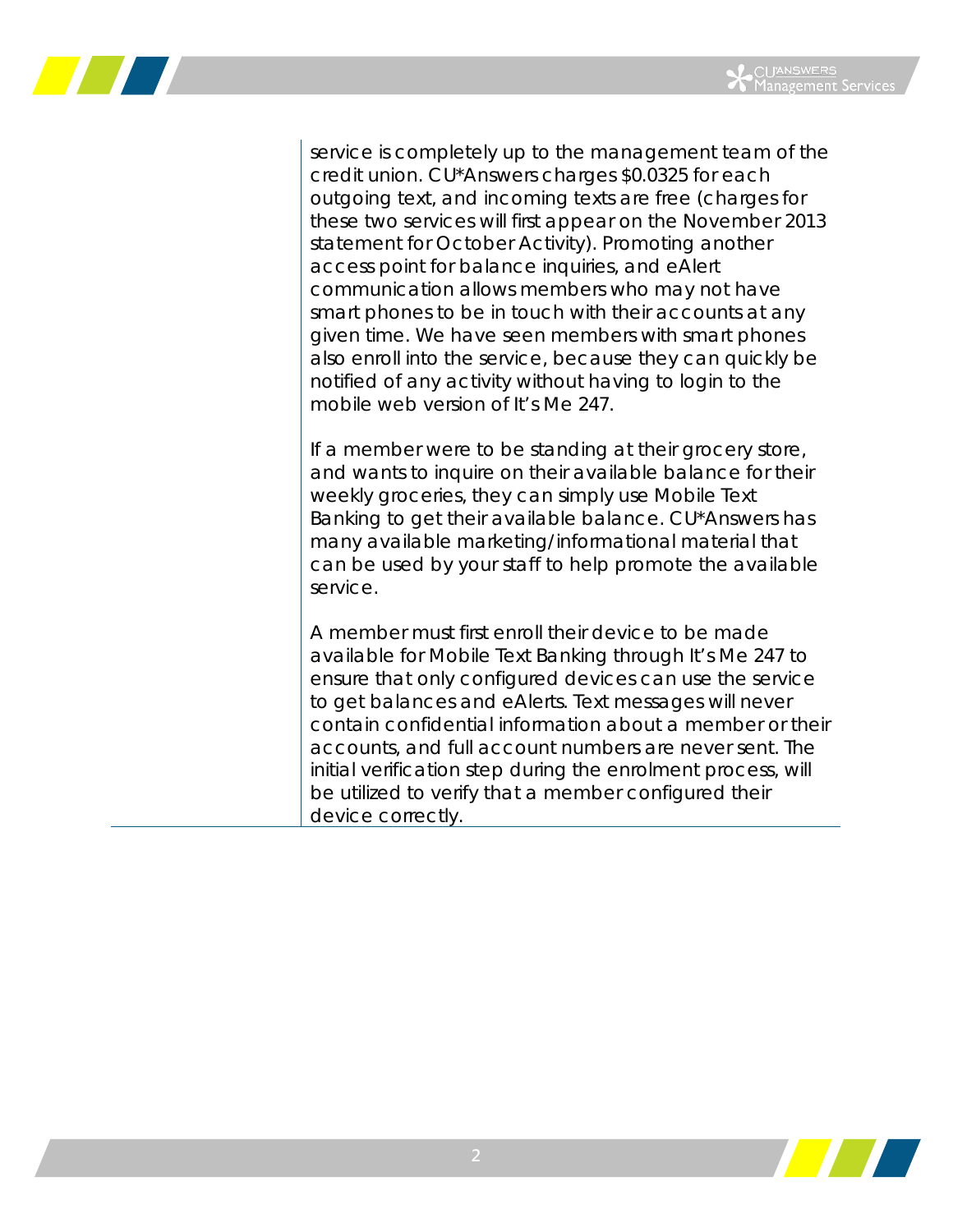



## Project Schedule

Below is a schedule of tasks that we will complete as part of this Just Turn It On project.

|        | Deadline | <b>Task Description</b>                                                                                                                                                                                                                                                                                                                                                  |
|--------|----------|--------------------------------------------------------------------------------------------------------------------------------------------------------------------------------------------------------------------------------------------------------------------------------------------------------------------------------------------------------------------------|
| Step 1 |          | We will prepare a benefits summary and project<br>outline with timeline for Board approval.<br>We will include a synopsis of existing marketing<br>and instructional content presented with an "it's<br>good for the member" sales mentality                                                                                                                             |
| Step 2 |          | We will consult on a marketing/ rollout plan<br>Will include project timeline with specific<br>deadline date and milestones.                                                                                                                                                                                                                                             |
| Step 3 |          | We will guide staff in preparing an internal procedure<br>document with steps to monitor and manage the<br>product going forward<br>Will include recommendations and instructions<br>to staff<br>Will include training for CU staff on what to do<br>Will include training for management staff on<br>$\bullet$<br>related dashboards for tracking member<br>penetration |
| Step 4 |          | We will make adjustments to your chart of accounts if<br>needed (e.g. to support new fees, etc.)                                                                                                                                                                                                                                                                         |
| Step 5 |          | We will configure Mobile Text Banking<br>Will include introductory text or a URL (based on<br>credit union preference) for members to view<br>during the enrollment process.<br>Will include configuration of Mobile Text Banking<br>Service Fees<br>Will include appropriate relationship pricing/tiered                                                                |
|        |          | services changes if needed.                                                                                                                                                                                                                                                                                                                                              |
| Step 6 |          | We will provide suggestions for marketing to members<br>about the service as well as marketing to existing<br>eNotice/eAlert members who may wish to add a text<br>notification to their existing configuration.                                                                                                                                                         |
| Step 7 |          | We will flip the switch and go live!                                                                                                                                                                                                                                                                                                                                     |